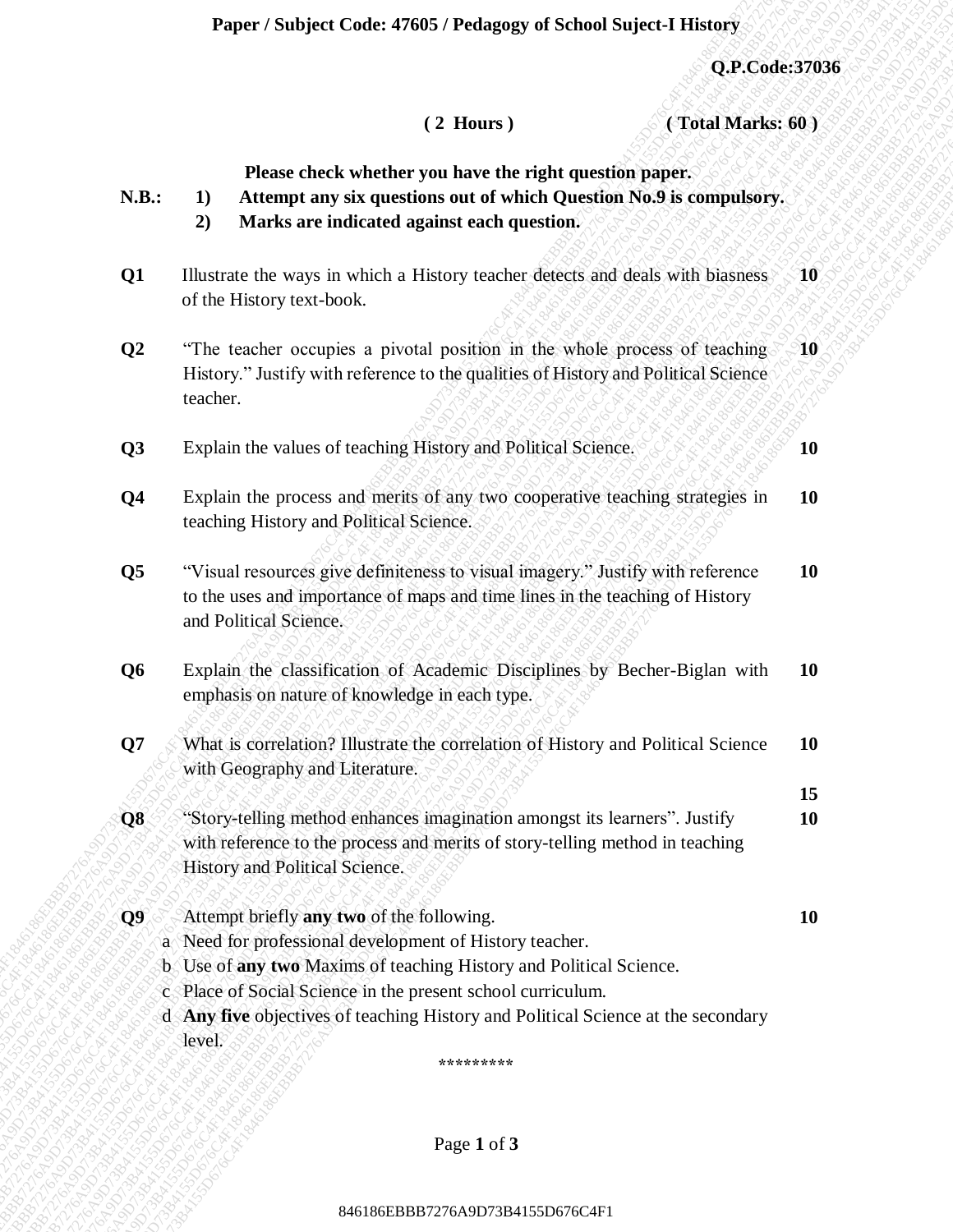## **Paper / Subject Code: 47605 / Pedagogy of School Suject-I History**

 **(२ तास) (एकूण गुण :६०)**

- **प्र १.** इतिहास शिक्षकद्वारा पाठ्यपुस्तकातील पूर्वग्रह शोधण्याचे व ते हाताळण्याचे मार्ग सोदाहरण १० स्पष्ट करा.
- **प्र २.** "अध्यापनाच्या संपूर्ण प्रक्रियेत शिक्षकाने अतिशय महत्त्वाचे स्थान व्यापले आहे." इतिहास<sup>ं</sup> १० आणि राज्यशास्त्र शिक्षकांच्या गुण वैशिष्ट्यांच्या संदर्भात स्पष्ट करा.
- **प्र ३.** इतिहास आतण राज्यिास्त्र अध्यापनाची मल्ये स्पष्ट करा. ू **१०**
- **प्र ४.** इतिहास आणि राज्यशास्त्र अध्यापनामध्ये सह-अध्ययन कार्यनितीच्या कोणत्याही दोन*ं* १० कायवतनिीची प्रतिया आतण फायदे स्पष्ट करा.
- प्र ५. "दृश्य साधने, दृश्य कल्पनेला निश्चितता देतात." इतिहास आणि राज्यशास्त्राच्या अध्यापनात नकाशा आणि कालरेषा यांच्या उपयोग आणि महत्त्वाच्या संदर्भात समर्थन करा. **१०**
- **प्र ६.** बेचर-तबर्लनच्या िैक्षतणक तर्द्यािाखाचं ेर्र्ीकरण प्रत्येक प्रकारािील ज्ञानाच्या स्र्रूपानसुार स्पष्ट करा. **१०**
- 846186EBBB7276A9D73B4155D676C4F1846186EBBB7276A9D73B4155D676C4F1846186EBBB7276A9D73B4155D676C4F1846186EBBB7276A9D73B4155D676C4F1846186EBBB7276A9D73B4155D676C4F1846186EBBB7276A9D73B4155D676C4F1 (2.2006)<br>84618626 EBBB7426186 EBBB7376D67624 EBBB73760<br>8176 EBBB7416 EBBB72760 EBBB72760 EBBB72760 EBBB72764<br>8276 EBBB72760 EBBB7276 EBBB72760 SUBB72760 EBBB72760 EBBB7276<br>826 EBBB7276 EBBB7276 SUBB7276 EBBB72760 EBBB7276 84641861864186C4F18462476C4F184627648666647626666476266664762666647626666476266664762666647626666476266664762666647636666476366647676366647636664763666476366647636664763666476366647636664763666476366647636664763666476366 Paper / Subject Code: 47685 / Pedagogy of School Suject 1 History<br>
921 Continues and the mean of the mean of the state of the state of the state of the state of the mean of the mean of the state of the state of the state 846186EBBB7276A9D73B4155D676C4F1846186EBBB7276A9D73B4155D676C4F1846186EBBB7276A9D73B4155D676C4F1846186EBBB7276A9D73B4155D676C4F1846186EBBB7276A9D73B4155D676C4F1846186EBBB7276A9D73B4155D676C4F1 Paper / Subject Code: 47665 / Protograp of School Superior History (3) (17. Code: 2786)<br>
(c) TV = c)<br>
since the first of the subset of the situation is in contact that in particular is a<br>
stress of the summer signals of 8461876261864187605176C484197635P6186618760461376046137604613760461376046137604613760461376046137604613760461376046137604613760461376046137604618624618646186186246186246186246186246186246186246186246186246186246186246186 Fager: Subject Cole: 47645 / Fedagogs of School Suject-History<br>  $Q$ -Picode: 3764<br>  $Q$ -Rode: 3764<br>  $Q$ -Rode: 4764<br>  $Q$ -Rode: 4764<br>  $Q$ -Rode: 4764<br>  $Q$ -Rode: 4764<br>  $Q$ -Rode: 4764<br>  $Q$ -Rode: 4764<br>  $Q$ -Rode: 4764<br>  $Q$ -Rode: Fager: Subject Cole: 47645 / Fedagogs of School Suject-History<br>  $Q$ -Picode: 3764<br>  $Q$ -Rode: 3764<br>  $Q$ -Rode: 4764<br>  $Q$ -Rode: 4764<br>  $Q$ -Rode: 4764<br>  $Q$ -Rode: 4764<br>  $Q$ -Rode: 4764<br>  $Q$ -Rode: 4764<br>  $Q$ -Rode: 4764<br>  $Q$ -Rode: Fager: Subject Cole: 47645 / Fedagogs of School Suject-History<br>  $Q$ -Picode: 3764<br>  $Q$ -Rode: 3764<br>  $Q$ -Rode: 4764<br>  $Q$ -Rode: 4764<br>  $Q$ -Rode: 4764<br>  $Q$ -Rode: 4764<br>  $Q$ -Rode: 4764<br>  $Q$ -Rode: 4764<br>  $Q$ -Rode: 4764<br>  $Q$ -Rode: Fager: Subject Cole: 47645 / Fedagogs of School Suject-History<br>  $Q$ -Picode: 3764<br>  $Q$ -Rode: 3764<br>  $Q$ -Rode: 4764<br>  $Q$ -Rode: 4764<br>  $Q$ -Rode: 4764<br>  $Q$ -Rode: 4764<br>  $Q$ -Rode: 4764<br>  $Q$ -Rode: 4764<br>  $Q$ -Rode: 4764<br>  $Q$ -Rode: Fager: Subject Cole: 47645 / Fedagogs of School Suject-History<br>  $Q$ -Picode: 3764<br>  $Q$ -Rode: 3764<br>  $Q$ -Rode: 4764<br>  $Q$ -Rode: 4764<br>  $Q$ -Rode: 4764<br>  $Q$ -Rode: 4764<br>  $Q$ -Rode: 4764<br>  $Q$ -Rode: 4764<br>  $Q$ -Rode: 4764<br>  $Q$ -Rode: **Paper Soulper Code: 47605 Protograp of School Super Library CoColes37036**<br>
(PTH)<br> **1746**<br> **17476**<br> **17476**<br> **17476**<br> **18476**<br> **18476**<br> **18476**<br> **18476**<br> **18476**<br> **18476**<br> **18476**<br> **18486 Constrained the state of the s**  $P_{MSE}$  Stabiest Code: 47645 / Protogram of School Stabiest Listance<br>
(7. 1978)<br>
17. 1978–1976 (17 1993)<br>
17. 1978–1976 (17 1993)<br>
17. 1978–1976 (17 1983)<br>
17. 1978–1976 (17 1983–1976) and African Ayelian Associations of Pager / Stalyiest Code: 4764574 Medagang of School Magnet / Library<br>
(2.9 Pages / 2004<br>
(2.9 Page / 2.9 Page / 2.9 Page / 2.9 Page / 2.9 Page / 2.9 Page / 2.9<br>
27 8. Page / The Page / 2.9 Page / 2.9 Page / 2.9 Page / 2.9 **Paper / Nobject Code: 47685 / Pedagong of Schmol Sojett4 History (3. B.Code:37636)**<br>
(2. **37876**<br>
27876 **c** determine application by the showers of a conserved in the distribution of the set of the set of the set of the **Paper / Sinhjeet Crafte 47665 / Pedagogy of Schmal Sinjeet-I History (2)**<br>
(2) PC onder a complete control of the stress of a complete control of the stress of a complete control of the stress of a complete control of t Pinper / Sabiject Code: 47685 Probagoge of School Solect-Titlaney<br>
(2 mm)<br>
(2 mm)<br>
(2 mm)<br>
(2 mm)<br>
2 f. Since of each operator of the since of the since of the since of the since of the<br>
176. Since of the tracerase operat **Paper / Subject Code: 47665 / Pedagogy of School Suject I Elistory<br>
(articles)**<br>
(articles)<br>
(articles)<br> **178.**<br> **278.**<br>
178. - "Green and the specification of the shown in discussions in the straight shopped. The<br>
stra **Paper / Subject Code: 47605 / Pedagogy of School Suject Histograp (2.11: Code:37036**<br>
(2.11: Code:37036<br>
(2.21: Code:37036<br>
(2.21: Code:37036<br>
278. Signar of Baratam are principles and area are also and paper are also a प्र ७. <sub>्</sub>े समवायाचा अर्थ काय आहे? इतिहास आणि राज्यशास्त्राचा भूगोल आणि साहित्याशी समवाय सोदाहरण तलहा. **१०**
	- **प्र ८.** "कथाकथन पद्धिी तर्द्यार्थयावमध्ये कल्पनािक्ती तर्कतसि करिे" इतिहास आतण राज्यिास्त्र अध्यापनातील कथाकथन पद्धतीची प्रक्रिया आणि फायद्याच्या संदर्भात समर्थन करा. **१०**
	- **प्र ९.** खालीलपैकी **कोणत्याही दोनाांवर** थोडक्याि तलहा. **१०**
		-
- अ. इतिहास शिक्षकाच्या व्यावसायिक विकासाची आवश्यकता
- ब. इतिहास आणि राज्यशास्त्र अध्यापनात कोणत्याही दोन सूत्रांचा उपयोग
- क. वर्तमान शालेय अभ्यासक्रमातील सामाजिक शास्त्राचे स्थान
- ड. माध्यतमक स्िरार्र इतिहास आतण राज्यिास्त्र अध्यापनाची **कोणतीही पाच** उतिष्टे

**\*\*\*\*\*\*\*\*\*\*\*\*\***

Page **2** of **3**